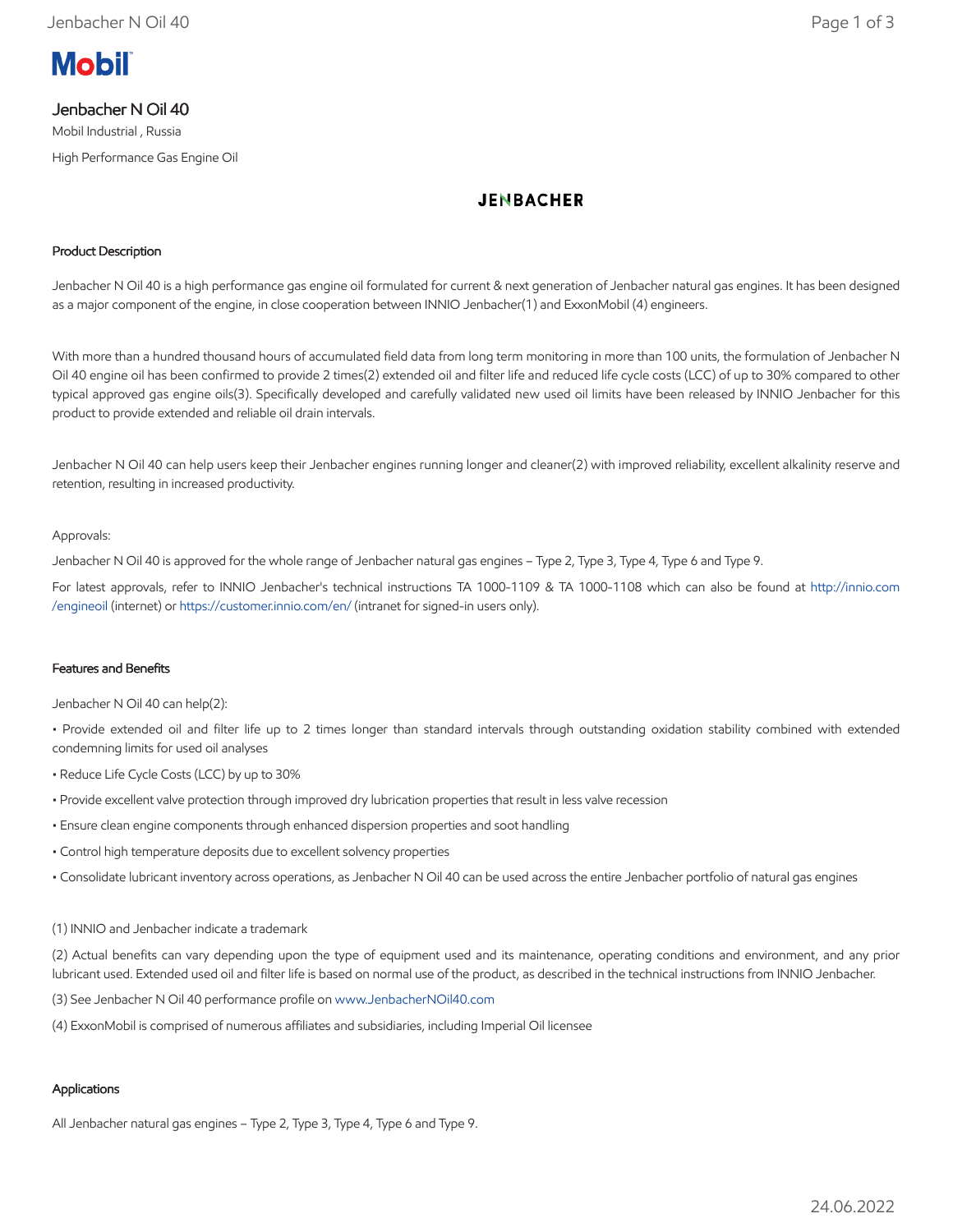### Specifications and Approvals

| This product has the following approvals:                                            |
|--------------------------------------------------------------------------------------|
| INNIO Jenbacher TI 1000-1108 (Class A fuel gas, Type 9)                              |
| INNIO Jenbacher TI 1000-1109 (Class A fuel gas, Type 4 all versions, extended drain) |
| INNIO Jenbacher TI 1000-1109 (Class S special gas applications)                      |

### Properties and Specifications

| Property                                      |               |
|-----------------------------------------------|---------------|
| Grade                                         | <b>SAE 40</b> |
| Pour Point, °C, ASTM D97                      | $-18$         |
| Kinematic Viscosity @ 100 C, mm2/s, ASTM D445 | 13.2          |
| Viscosity Index, ASTM D2270                   | 111           |
| Ash, Sulfated, mass%, ASTM D874               | 0.6           |
| Total Base Number, mgKOH/g, ASTM D2896        | 7.4           |
| Flash Point, Cleveland Open Cup, °C, ASTM D92 | 269           |
| Kinematic Viscosity @ 40 C, mm2/s, ASTM D445  | 114           |
| Density @ 15.6 C, g/cm3, ASTM D4052           | 0.88          |

### Health and safety

Health and Safety recommendations for this product can be found on the Material Safety Data Sheet (MSDS) @ [http://www.msds.exxonmobil.com/psims](http://www.msds.exxonmobil.com/psims/psims.aspx) /psims.aspx

All trademarks used herein are trademarks or registered trademarks of Exxon Mobil Corporation or one of its subsidiaries unless indicated otherwise.

#### 05-2022

Mobil Oil Lubricants LLC : 123242, Moscow, Novinsky boulevard, 31, Russia

#### + 7 (095) 232 22 23

[You can always contact our Technical Help Desk engineers on Mobil lubricants and services related questions: https://www.mobil.ru/ru-ru/contact](https://www.mobil.ru/ru-ru/contact-us-technical)us-technical

Typical Properties are typical of those obtained with normal production tolerance and do not constitute a specification. Variations that do not affect product performance are to be expected during normal manufacture and at different blending locations. The information contained herein is subject to change without notice. All products may not be available locally. For more information, contact your local ExxonMobil contact or visit [www.exxonmobil.com](http://www.exxonmobil.com/)

ExxonMobil is comprised of numerous affiliates and subsidiaries, many with names that include Esso, Mobil, or ExxonMobil. Nothing in this document is intended to override or supersede the corporate separateness of local entities. Responsibility for local action and accountability remains with the local ExxonMobil-affiliate entities.